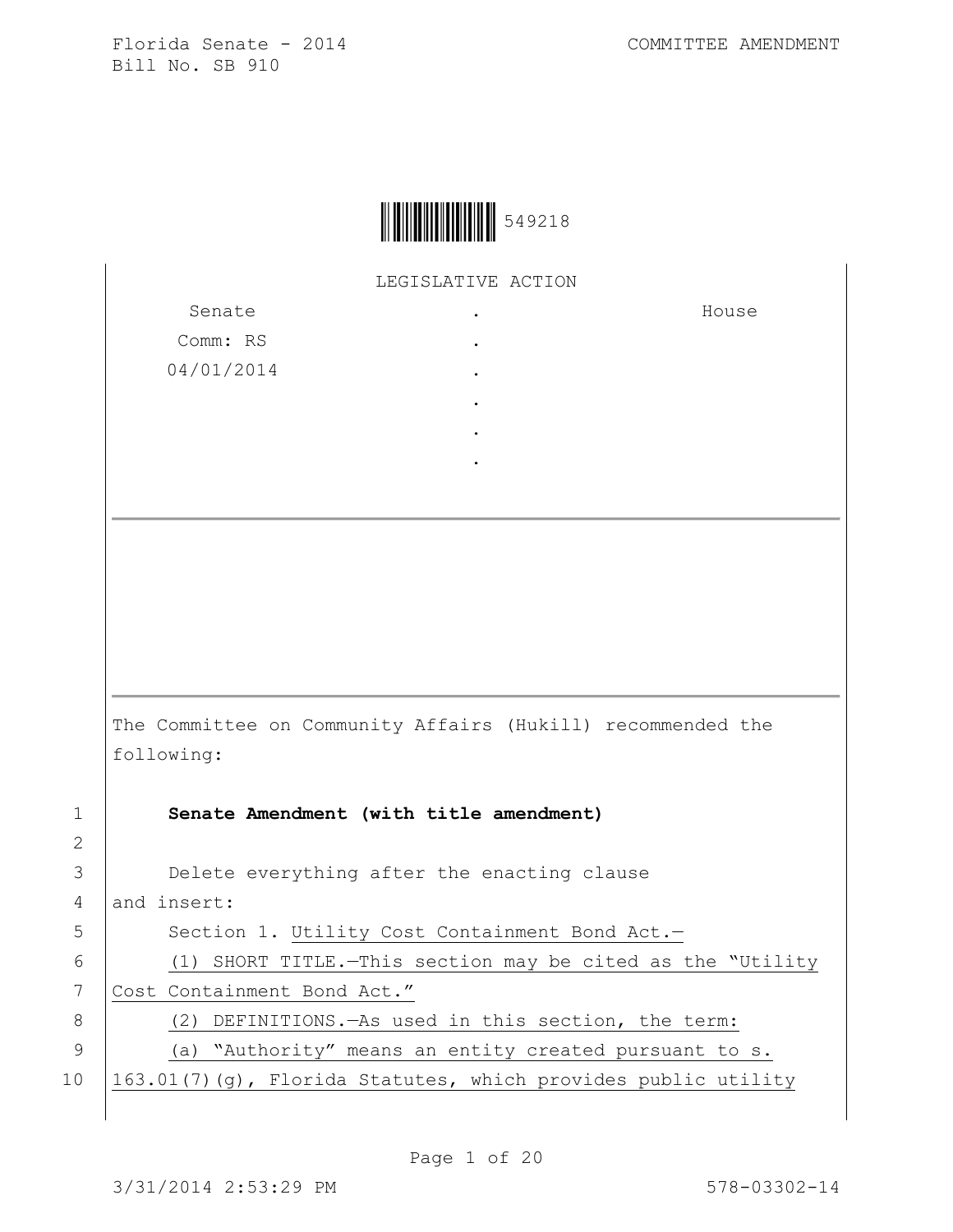| 11 | services and whose membership consists of at least three         |
|----|------------------------------------------------------------------|
| 12 | counties. The term includes any successor to the powers and      |
| 13 | functions of such an entity.                                     |
| 14 | (b) "Cost," as applied to a utility project or a portion of      |
| 15 | a utility project financed under this act, means:                |
| 16 | 1. Any part of the expense of constructing, renovating or        |
| 17 | acquiring lands, structures, real or personal property, rights,  |
| 18 | rights-of-way, franchises, easements, and interests acquired or  |
| 19 | used for a utility project.                                      |
| 20 | 2. The expense of demolishing or removing any buildings or       |
| 21 | structures on acquired land, including the expense of acquiring  |
| 22 | any lands to which the buildings or structures may be moved, and |
| 23 | the cost of all machinery and equipment used for the demolition  |
| 24 | or removal.                                                      |
| 25 | 3. Finance charges.                                              |
|    |                                                                  |
| 26 | 4. Interest, as determined by the authority.                     |
| 27 | 5. Provisions for working capital and debt service               |
| 28 | reserves.                                                        |
| 29 | 6. Expenses for extensions, enlargements, additions,             |
| 30 | replacements, renovations, and improvements.                     |
| 31 | 7. Expenses for architectural, engineering, financial,           |
| 32 | accounting, and legal services, plans, specifications,           |
| 33 | estimates, and administration.                                   |
| 34 | 8. Any other expense necessary or incidental to determining      |
| 35 | the feasibility of constructing any utility project or           |
| 36 | incidental to the construction, acquisition, or financing of any |
| 37 | utility project.                                                 |
| 38 | (c) "Customer" means a person receiving water, wastewater,       |
| 39 | electric, or stormwater service from a publicly owned utility.   |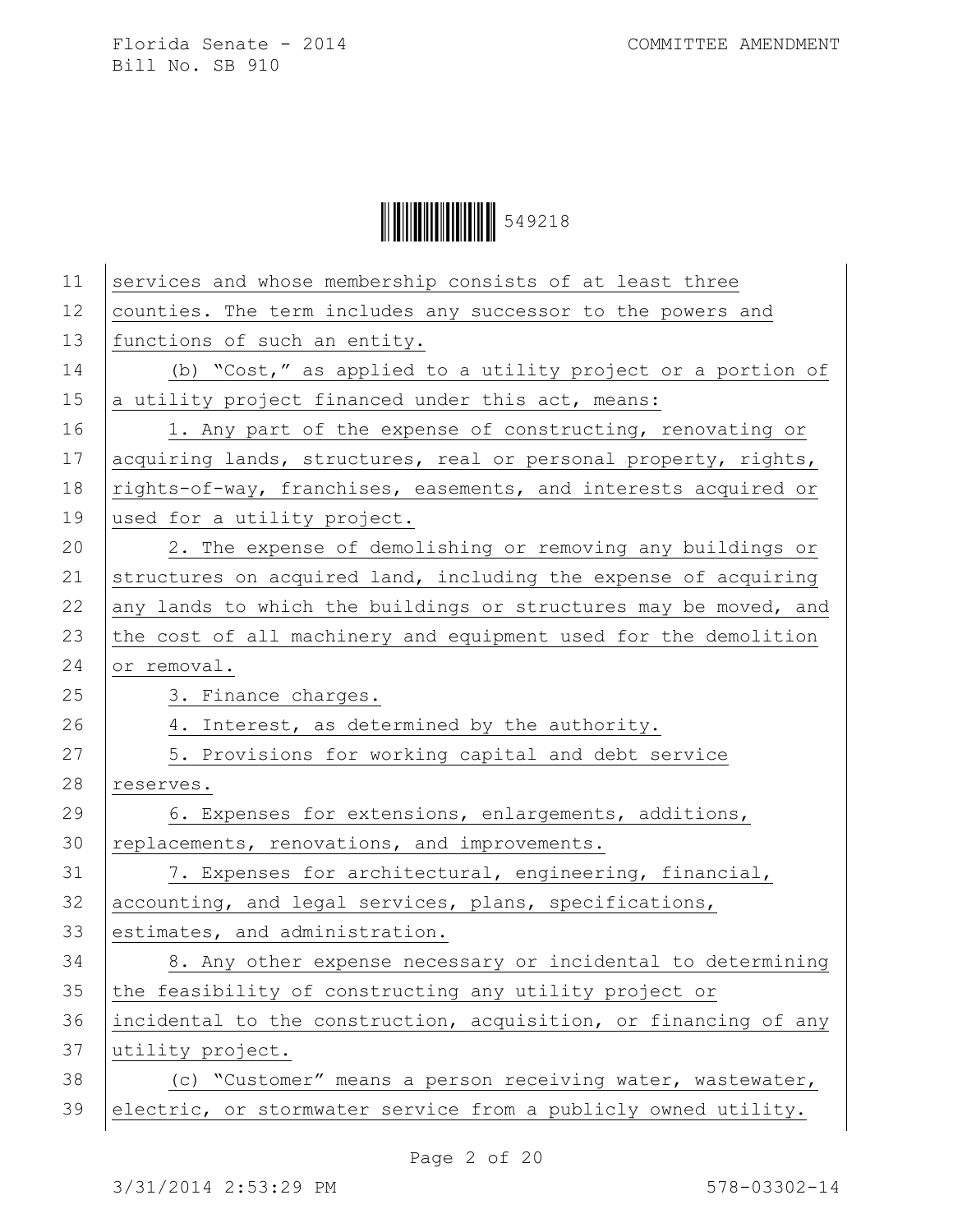Ì549218:Î549218

| 40 | (d) "Financing costs" means any of the following:                |
|----|------------------------------------------------------------------|
| 41 | 1. Interest and redemption premiums that are payable on          |
| 42 | utility cost containment bonds.                                  |
| 43 | 2. The cost of retiring the principal of utility cost            |
| 44 | containment bonds, whether at maturity, including acceleration   |
| 45 | of maturity upon an event of default, or upon redemption,        |
| 46 | including sinking fund redemption.                               |
| 47 | 3. The cost related to issuing or servicing utility cost         |
| 48 | containment bonds, including any payment under an interest rate  |
| 49 | swap agreement and any type of fee.                              |
| 50 | 4. A payment or expense associated with a bond insurance         |
| 51 | policy; financial guaranty; a contract, agreement, or other      |
| 52 | credit or liquidity enhancement for bonds; or a contract,        |
| 53 | agreement, or other financial agreement entered into in          |
| 54 | connection with utility cost containment bonds.                  |
| 55 | 5. Any coverage charges.                                         |
| 56 | 6. The funding of one or more reserve accounts relating to       |
| 57 | utility cost containment bonds.                                  |
| 58 | (e) "Finance" or "financing" includes refinancing.               |
| 59 | (f) "Financing resolution" means a resolution adopted by         |
| 60 | the governing body of an authority that provides for the         |
| 61 | financing or refinancing of a utility project with utility cost  |
| 62 | containment bonds and that imposes a utility project charge in   |
| 63 | connection with the utility cost containment bonds in accordance |
| 64 | with subsection (4). A financing resolution may be separate from |
| 65 | a resolution authorizing the issuance of the bonds.              |
| 66 | "Governing body" means the body that governs a local<br>(q)      |
| 67 | agency.                                                          |
| 68 | "Local agency" means a member of the authority, or an<br>(h)     |
|    |                                                                  |

Page 3 of 20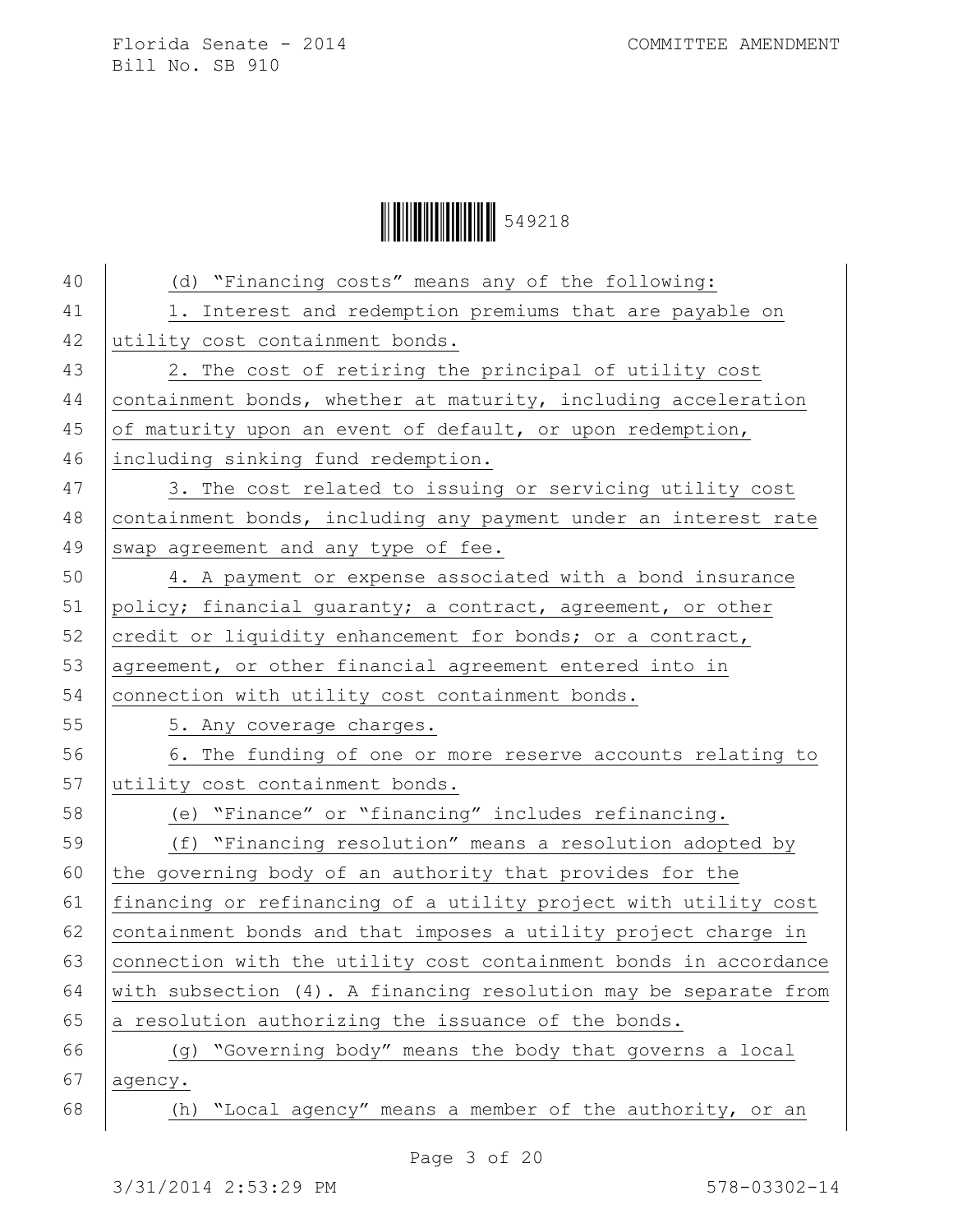| $\begin{array}{ c c c c c }\hline \multicolumn{1}{ c }{\textbf{1}} & \multicolumn{1}{ c }{\textbf{1}} & \multicolumn{1}{ c }{\textbf{1}} & \multicolumn{1}{ c }{\textbf{1}} & \multicolumn{1}{ c }{\textbf{1}} & \multicolumn{1}{ c }{\textbf{1}} & \multicolumn{1}{ c }{\textbf{1}} & \multicolumn{1}{ c }{\textbf{1}} & \multicolumn{1}{ c }{\textbf{1}} & \multicolumn{1}{ c }{\textbf{1}} & \multicolumn{1}{ c }{\textbf{1}} & \multic$ |  |
|---------------------------------------------------------------------------------------------------------------------------------------------------------------------------------------------------------------------------------------------------------------------------------------------------------------------------------------------------------------------------------------------------------------------------------------------|--|
|---------------------------------------------------------------------------------------------------------------------------------------------------------------------------------------------------------------------------------------------------------------------------------------------------------------------------------------------------------------------------------------------------------------------------------------------|--|

| 69 | agency or subdivision of that member, which is sponsoring or     |
|----|------------------------------------------------------------------|
| 70 | refinancing a utility project, or any municipality, county,      |
| 71 | authority, special district, public corporation, or other        |
| 72 | governmental entity of the state that is sponsoring or           |
| 73 | refinancing a utility project.                                   |
| 74 | (i) "Public utility services" means any of the following         |
| 75 | services provided by a publicly owned utility:                   |
| 76 | 1. Water.                                                        |
| 77 | 2. Wastewater.                                                   |
| 78 | 3. Electric.                                                     |
| 79 | 4. Stormwater.                                                   |
| 80 | (j) "Publicly owned utility" means a utility furnishing          |
| 81 | water, wastewater, electric, or stormwater service that is owned |
| 82 | and operated by a local agency. The term includes any successor  |
| 83 | to the powers and functions of such a utility.                   |
| 84 | (k) "Revenue" means income and receipts of the authority         |
| 85 | from any of the following:                                       |
| 86 | 1. A bond purchase agreement.                                    |
| 87 | 2. Bonds acquired by the authority.                              |
| 88 | 3. Installment sales agreements and other revenue-producing      |
| 89 | agreements entered into by the authority.                        |
| 90 | 4. Utility projects financed or refinanced by the                |
| 91 | authority.                                                       |
| 92 | 5. Grants and other sources of income.                           |
| 93 | 6. Moneys paid by a local agency.                                |
| 94 | 7. Interlocal agreements with a local agency.                    |
| 95 | 8. Interest or other income from any investment of money in      |
| 96 | any fund or account established for the payment of principal,    |
| 97 | interest, or premiums on utility cost containment bonds, or the  |
|    |                                                                  |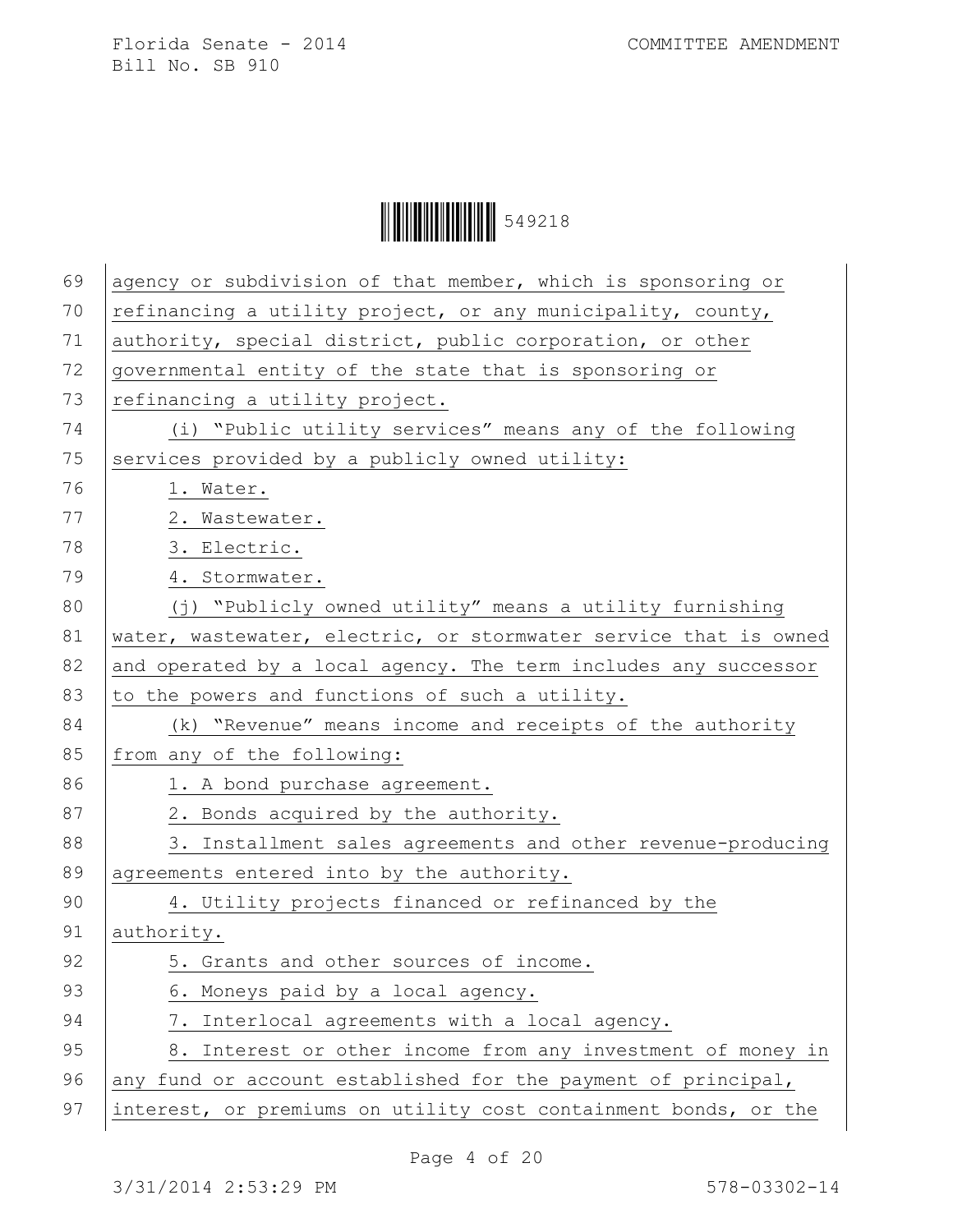| 98  | deposit of proceeds of utility cost containment bonds.           |
|-----|------------------------------------------------------------------|
| 99  | (1) "Utility cost containment bonds" means bonds, notes,         |
| 100 | commercial paper, variable rate securities, and any other        |
| 101 | evidence of indebtedness issued by an authority, the proceeds of |
| 102 | which are used directly or indirectly to pay or reimburse a      |
| 103 | local agency or its publicly owned utility for the costs of a    |
| 104 | utility project, and which are secured by a pledge of, and are   |
| 105 | payable from, utility project property.                          |
| 106 | (m) "Utility project" means the acquisition, construction,       |
| 107 | installation, retrofitting, rebuilding, or other addition to or  |
| 108 | improvement of any equipment, device, structure, process,        |
| 109 | facility, technology, rights, or property located within or      |
| 110 | outside this state which is used in connection with the          |
| 111 | operations of a publicly owned utility.                          |
| 112 | (n) "Utility project property" means the property right          |
| 113 | created pursuant to subsection (6) including the right, title,   |
| 114 | and interest of an authority in any of the following:            |
| 115 | 1. The financing resolution, the utility project charge,         |
| 116 | and any adjustment to the utility project charge established in  |
| 117 | accordance with subsection (5).                                  |
| 118 | 2. The financing costs of the utility cost containment           |
| 119 | bonds and all revenues, and all collections, claims, payments,   |
| 120 | moneys, or proceeds for, or arising from, the utility project    |
| 121 | charge.                                                          |
| 122 | 3. All rights to obtain adjustments to the utility project       |
| 123 | charge pursuant to subsection (5).                               |
| 124 | (3) UTILITY PROJECTS.-                                           |
| 125 | (a) A local agency that owns and operates a publicly owned       |
| 126 | utility may apply to an authority to finance the costs of a      |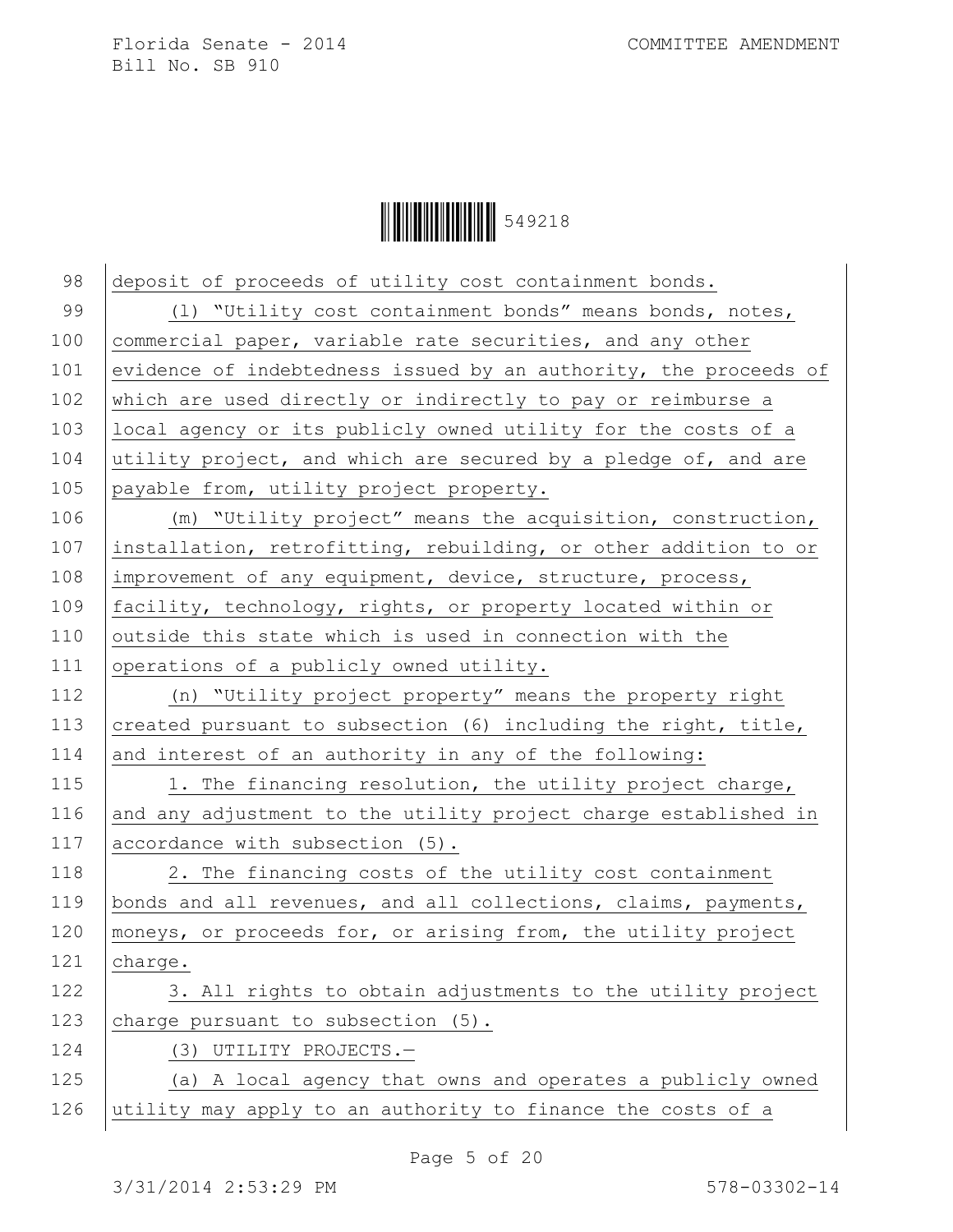Ì549218:Î549218

| 127 | utility project using the proceeds of utility cost containment   |
|-----|------------------------------------------------------------------|
| 128 | bonds. In its application to the authority, the local agency     |
| 129 | shall specify the utility project to be financed by the utility  |
| 130 | cost containment bonds and the maximum principal amount, the     |
| 131 | maximum interest rate, and the maximum stated terms of the       |
| 132 | utility cost containment bonds.                                  |
| 133 | (b) A local agency may not apply to an authority for the         |
| 134 | financing of a utility project under this section unless the     |
| 135 | governing body has determined, in a duly noticed public meeting, |
| 136 | all of the following:                                            |
| 137 | 1. The project to be financed is a utility project.              |
| 138 | 2. The local agency will finance costs of the utility            |
| 139 | project and the financing costs associated with the financing    |
| 140 | will be paid from utility project property, including the        |
| 141 | utility project charge for the utility cost containment bonds.   |
| 142 | 3. Based on the best information available to the governing      |
| 143 | body, the rates charged to the local agency's retail customers   |
| 144 | by the publicly owned utility, including the utility project     |
| 145 | charge resulting from the financing of the utility project with  |
| 146 | utility cost containment bonds, are expected to be lower than    |
| 147 | the rates that would be charged if the project was financed with |
| 148 | bonds payable from revenues of the publicly owned utility.       |
| 149 | (c) A determination by the governing body that a project to      |
| 150 | be financed with utility cost containment bonds is a utility     |
| 151 | project is final and conclusive, and the utility cost            |
| 152 | containment bonds issued to finance the utility project and the  |
| 153 | utility project charge shall be valid and enforceable as set     |
| 154 | forth in the financing resolution and the documents relating to  |
| 155 | the utility cost containment bonds.                              |
|     |                                                                  |

Page 6 of 20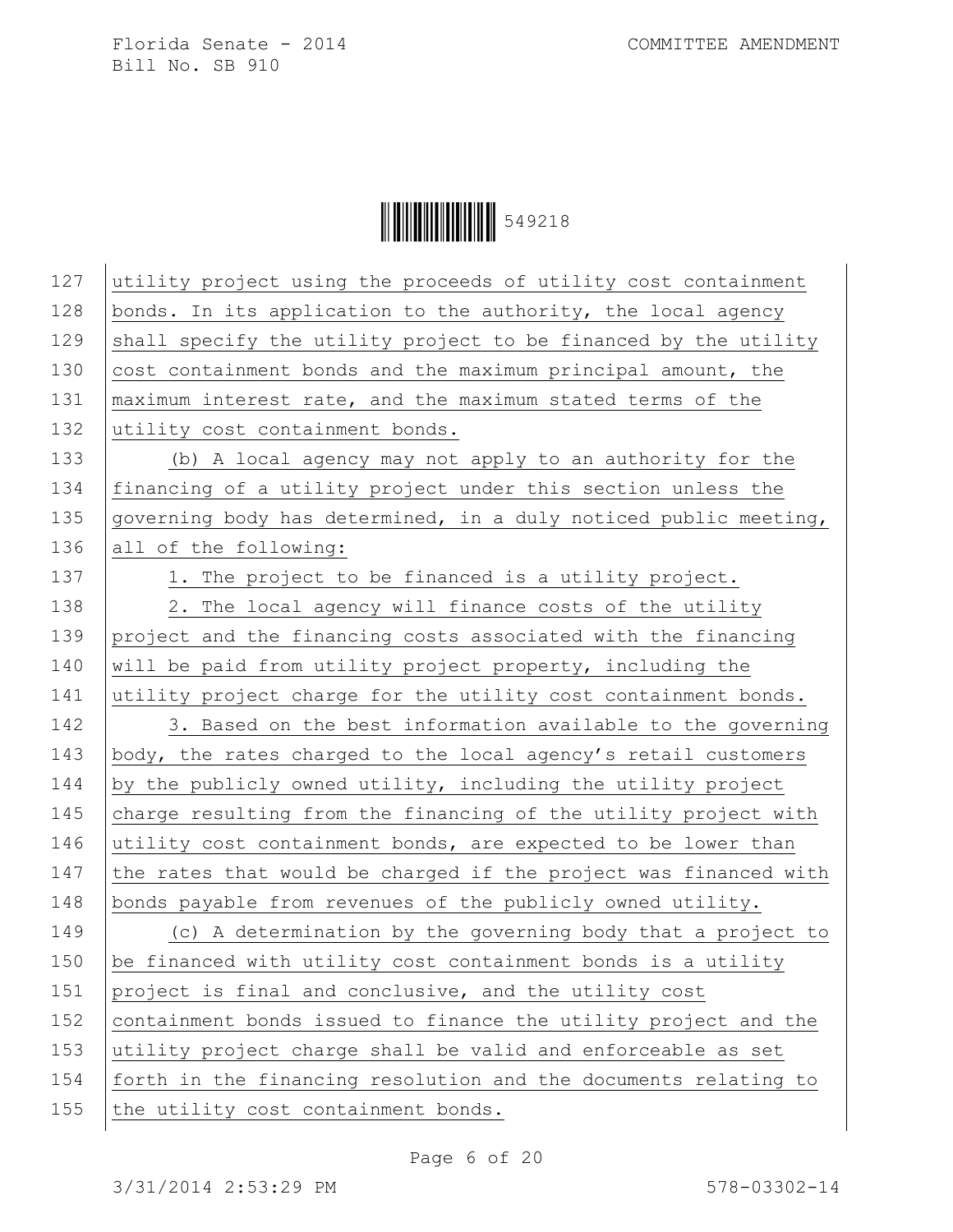| 156 | (d) The savings resulting from the issuance of utility cost      |
|-----|------------------------------------------------------------------|
| 157 | containment bonds for a utility project must be used to directly |
| 158 | benefit the customers of the publicly owned utility through rate |
| 159 | reductions or other programs.                                    |
| 160 | (e) If a local agency that has outstanding utility cost          |
| 161 | containment bonds ceases to operate a water, wastewater,         |
| 162 | electric, or stormwater utility, directly or through its         |
| 163 | publicly owned utility, references in this section to the local  |
| 164 | agency or to its publicly owned utility shall be to the          |
| 165 | successor entity. The successor entity shall assume and perform  |
| 166 | all obligations of the local agency and its publicly owned       |
| 167 | utility required by this section and shall assume the servicing  |
| 168 | agreement required under subsection (4) while the utility cost   |
| 169 | containment bonds remain outstanding.                            |
| 170 | (4) FINANCING UTILITY PROJECTS.-                                 |
| 171 | (a) An authority may issue utility cost containment bonds        |
| 172 | to finance or refinance utility projects; refinance debt of a    |
| 173 | local agency incurred in financing or refinancing utility        |
| 174 | projects, provided such refinancing results in present value     |
| 175 | savings to the local agency; or, with the approval of the local  |
| 176 | agency, refinance previously issued utility cost containment     |
| 177 | bonds.                                                           |
| 178 | 1. To finance a utility project, the authority may:              |
| 179 | a. Form a single-purpose limited liability company and           |
| 180 | authorize the company to adopt the financing resolution of such  |
| 181 | utility project; or                                              |
| 182 | b. Create a new single-purpose entity by interlocal              |
| 183 | agreement whose membership shall consist of the authority and    |
| 184 | two or more of its members or other public agencies.             |
|     |                                                                  |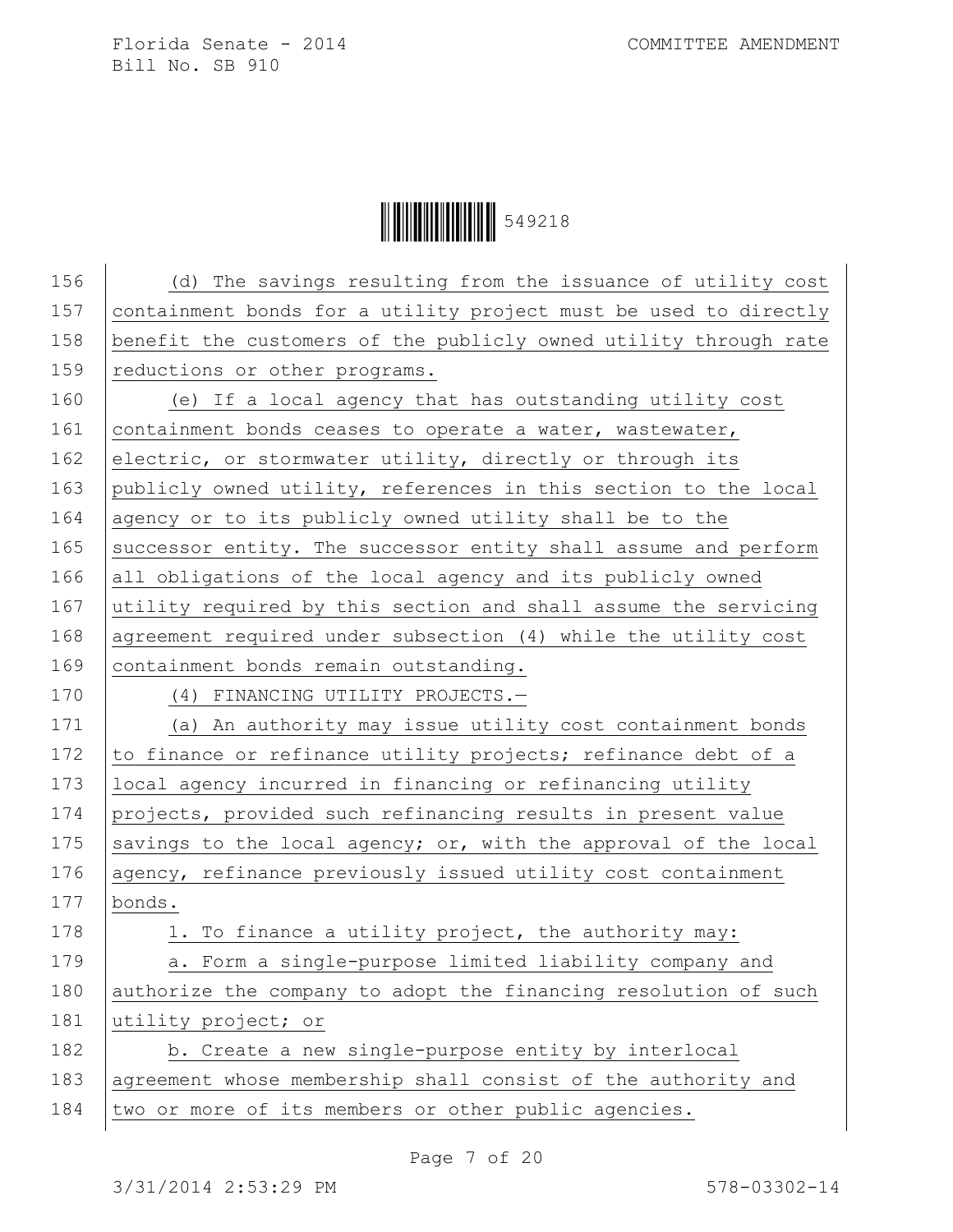| 185 | 2. A single-purpose limited liability company or a single-       |
|-----|------------------------------------------------------------------|
| 186 | purpose entity may be created by the authority solely for the    |
| 187 | purpose of performing the duties and responsibilities of the     |
| 188 | authority specified in this section and shall constitute an      |
| 189 | authority for all purposes of this section. Reference to the     |
| 190 | authority includes a company or entity created under this        |
| 191 | paragraph.                                                       |
| 192 | (b) The governing body of an authority that is financing         |
| 193 | the costs of a utility project shall adopt a financing           |
| 194 | resolution and shall impose a utility project charge as          |
| 195 | described in subsection (5). All provisions of a financing       |
| 196 | resolution adopted pursuant to this section are binding on the   |
| 197 | authority.                                                       |
| 198 | 1. The financing resolution must:                                |
| 199 | a. Provide a brief description of the financial calculation      |
| 200 | method the authority will use in determining the utility project |
| 201 | charge. The calculation method shall include a periodic          |
| 202 | adjustment methodology to be applied at least annually to the    |
| 203 | utility project charge. The authority shall establish the        |
| 204 | allocation of the utility project charge among classes of        |
| 205 | customers of the publicly owned utility. The decision of the     |
| 206 | authority shall be final and conclusive, and the method of       |
| 207 | calculating the utility project charge and the periodic          |
| 208 | adjustment may not be changed.                                   |
| 209 | b. Require each customer in the class or classes of              |
| 210 | customers specified in the financing resolution who receives     |
| 211 | water, wastewater, electric, or stormwater service through the   |
| 212 | publicly owned utility to pay the utility project charge         |
| 213 | regardless of whether the customer has an agreement to receive   |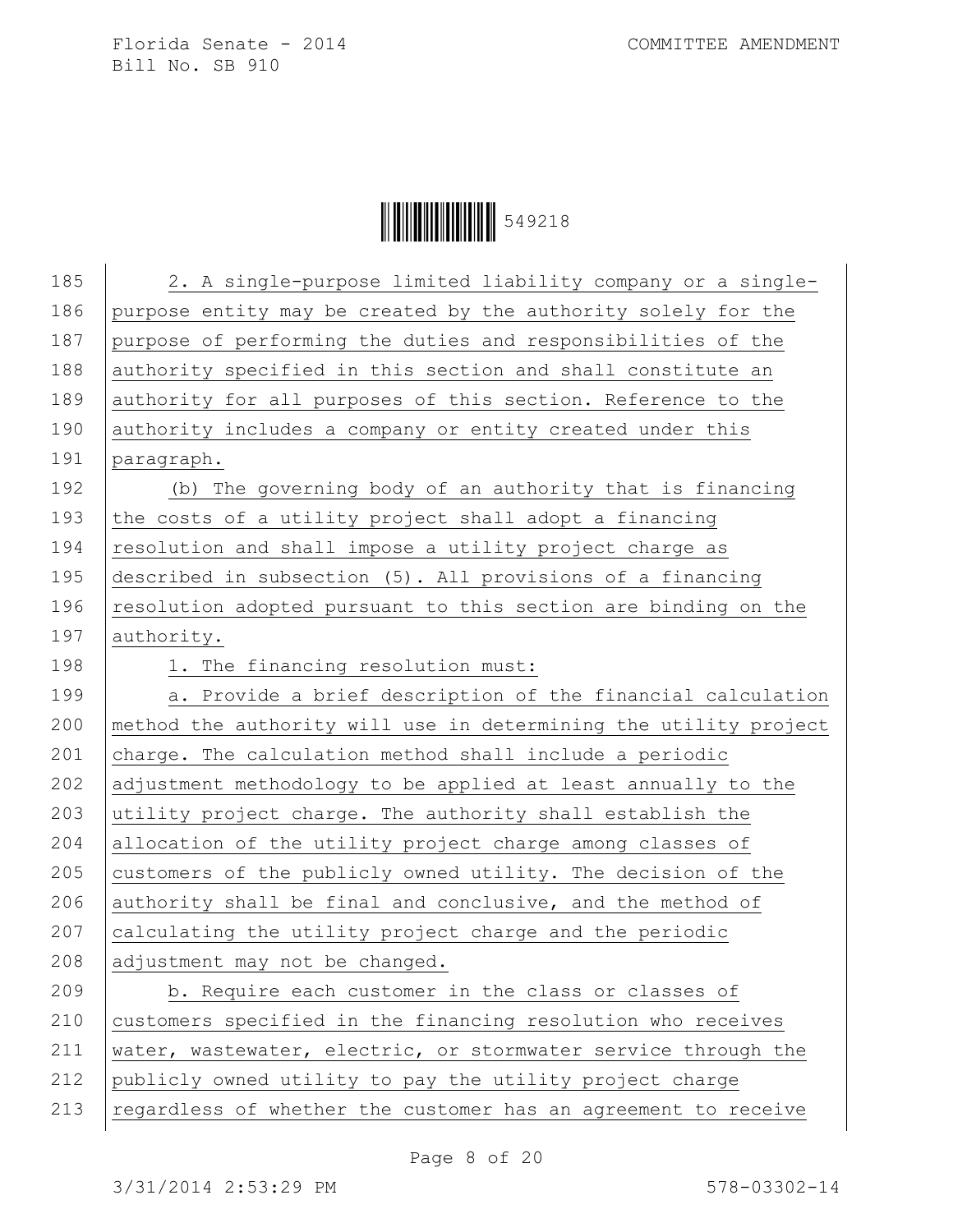

| 214 | water, wastewater, electric, or stormwater service from a person |
|-----|------------------------------------------------------------------|
| 215 | other than the publicly owned utility.                           |
| 216 | c. Require that the utility project charge be charged            |
| 217 | separately from other charges on the bill of customers of the    |
| 218 | publicly owned utility in the class or classes of customers      |
| 219 | specified in the financing resolution.                           |
| 220 | d. Require that the authority enter into a servicing             |
| 221 | agreement with the local agency or its publicly owned utility to |
| 222 | collect the utility project charge.                              |
| 223 | 2. The authority may require in the financing resolution         |
| 224 | that, in the event of a default by the local agency or its       |
| 225 | publicly owned utility with respect to revenues from the utility |
| 226 | project property, the authority, upon application by the         |
| 227 | beneficiaries of the statutory lien as set forth in subsection   |
| 228 | (6), shall order the sequestration and payment to the            |
| 229 | beneficiaries of revenues arising from utility project property. |
| 230 | This provision does not limit any other remedies available to    |
| 231 | the beneficiaries by reason of default.                          |
| 232 | (c) An authority has all the powers provided in this             |
| 233 | section and under s. 163.01(7)(g), Florida Statutes.             |
| 234 | (5) UTILITY PROJECT CHARGE.-                                     |
| 235 | (a) The authority shall impose a sufficient utility project      |
| 236 | charge, based on estimates of water, wastewater, electric, or    |
| 237 | stormwater service usage, to ensure timely payment of all        |
| 238 | financing costs with respect to utility cost containment bonds.  |
| 239 | The local agency or its publicly owned utility shall provide the |
| 240 | authority with information concerning the publicly owned utility |
| 241 | which may be required by the authority in establishing the       |
| 242 | utility project charge.                                          |
|     |                                                                  |

Page 9 of 20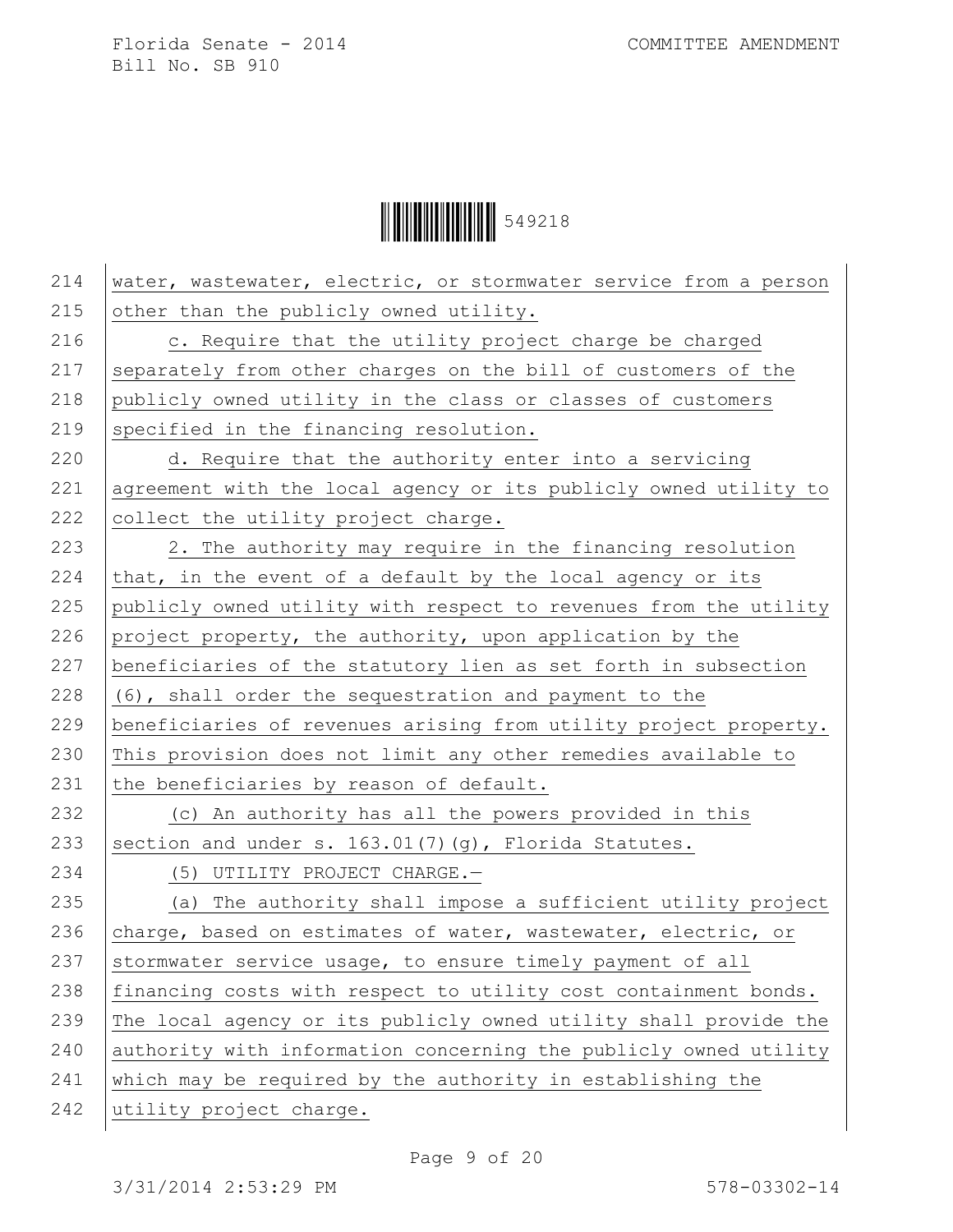**ÖHELLE III. 199218** 

243 (b) The utility project charge is a nonbypassable charge to 244 all present and future customers of the publicly owned utility 245 in the class or classes of customers specified in the financing 246 resolution upon its adoption. If a customer of the publicly 247 | owned utility that is subject to a utility project charge enters 248 into an agreement to purchase water, wastewater, electric, or 249 Stormwater service from a supplier other than the publicly owned 250 utility, the customer shall remain liable for the payment of the 251 utility project charge if the customer has received any service 252 or benefit from the publicly owned utility subsequent to the 253 date the utility project charged is imposed. 254 (c) The authority shall determine at least annually and at 255 such additional intervals as provided in the financing  $256$  resolution and documents related to the applicable utility cost  $257$  containment bonds whether adjustments to the utility project 258 charge are required. The authority shall use the adjustment to 259 correct for any overcollection or undercollection of financing  $260$  costs from the utility project charge or to make any other 261 adjustment necessary to ensure the timely payment of the 262 financing costs of the utility cost containment bonds, including 263 adjustment of the utility project charge to pay any debt service

264 coverage requirement for the utility cost containment bonds. The 265 local agency or its publicly owned utility shall provide the

266 authority with information concerning the publicly owned utility  $267$  which may be required by the authority in adjusting the utility 268 project charge. 269 1. If the authority determines that an adjustment to the  $270$  utility project charge is required, the adjustment shall be made

271 using the methodology specified in the financing resolution.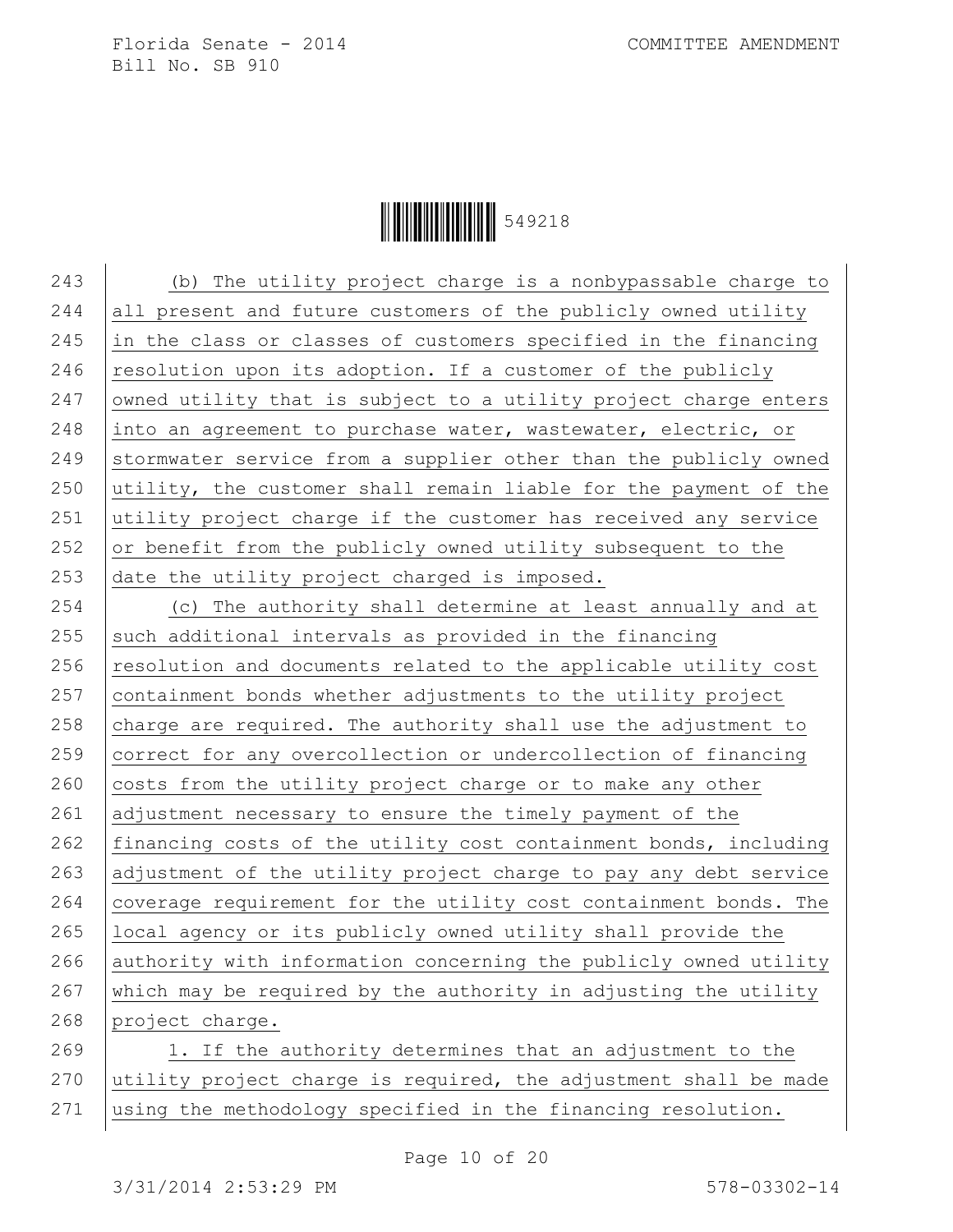Ì549218:Î549218

272 | 2. The adjustment may not impose the utility project charge 273 on a class of customers that was not subject to the utility 274 project charge pursuant to the financing resolution imposing the 275 utility project charge. 276 (d) Revenues from a utility project charge are special  $277$  revenues of the authority and do not constitute revenue of the 278 | local agency or its publicly owned utility for any purpose, 279 including, but not limited to, any dedication, commitment, or 280 pledge of revenue, receipts, or other income that the local 281 agency or its publicly owned utility has made or will make for 282 the security of any of its obligations. 283 (e) The local agency or its publicly owned utility shall  $284$  act as a servicing agent for collecting the utility project 285  $\vert$  charge throughout the duration of the servicing agreement 286  $\vert$  required by the financing resolution. The local agency or its 287 publicly owned utility shall hold the money collected in trust 288 for the exclusive benefit of the persons entitled to have the 289 financing costs paid from the utility project charge and the 290 money does not lose its character as revenues of the authority 291 by virtue of possession by the local agency or its publicly 292 owned utility. 293 (f) The timely and complete payment of all utility project 294 charges by the customer shall be a condition of receiving water, 295 wastewater, electric, or stormwater service from the publicly 296 owned utility. The local agency or its publicly owned utility  $297$   $\mid$  may use its established collection policies and remedies 298 provided under law to enforce collection of the utility project 299  $|$  charge. A customer liable for a utility project charge may not 300 withhold payment, in whole or in part, thereof.

Page 11 of 20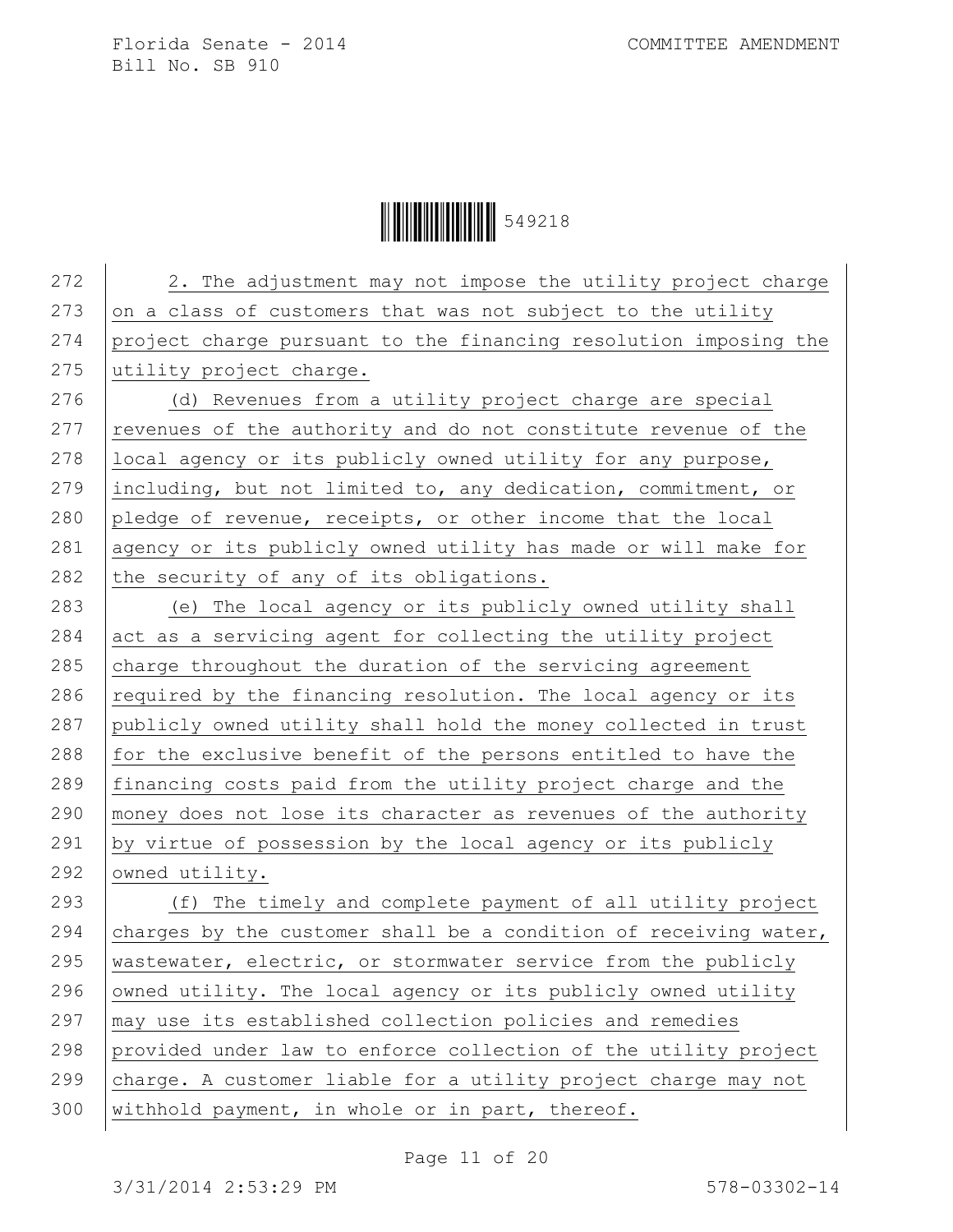**ÖHELLE 549218** 

 (g) The pledge of a utility project charge to secure payment of utility cost containment bonds is irrevocable, and 303 the state, or any other entity, may not reduce, impair, or otherwise adjust the utility project charge, except that the authority shall implement the periodic adjustments to the utility project charge as provided under this subsection. (6) UTILITY PROJECT PROPERTY.— (a) A utility project charge constitutes utility project property on the effective date of the financing resolution authorizing such utility project charge. Utility project property constitutes property, including for contracts securing utility cost containment bonds, regardless of whether the revenues and proceeds arising with respect to the utility project property have accrued. Utility project property shall 315 continuously exist as property for all purposes with all of the 316 rights and privileges of this section for the period provided in 317 the financing resolution or until all financing costs with respect to the related utility cost containment bonds are paid in full, whichever occurs first. 320 (b) Upon the effective date of the financing resolution, the utility project property is subject to a first priority statutory lien to secure the payment of the utility cost containment bonds. 324 1. The lien secures the payment of all financing costs then existing or subsequently arising to the holders of the utility cost containment bonds, the trustee or representative for the holders of the utility cost containment bonds, and any other 328 entity specified in the financing resolution or the documents relating to the utility cost containment bonds.

Page 12 of 20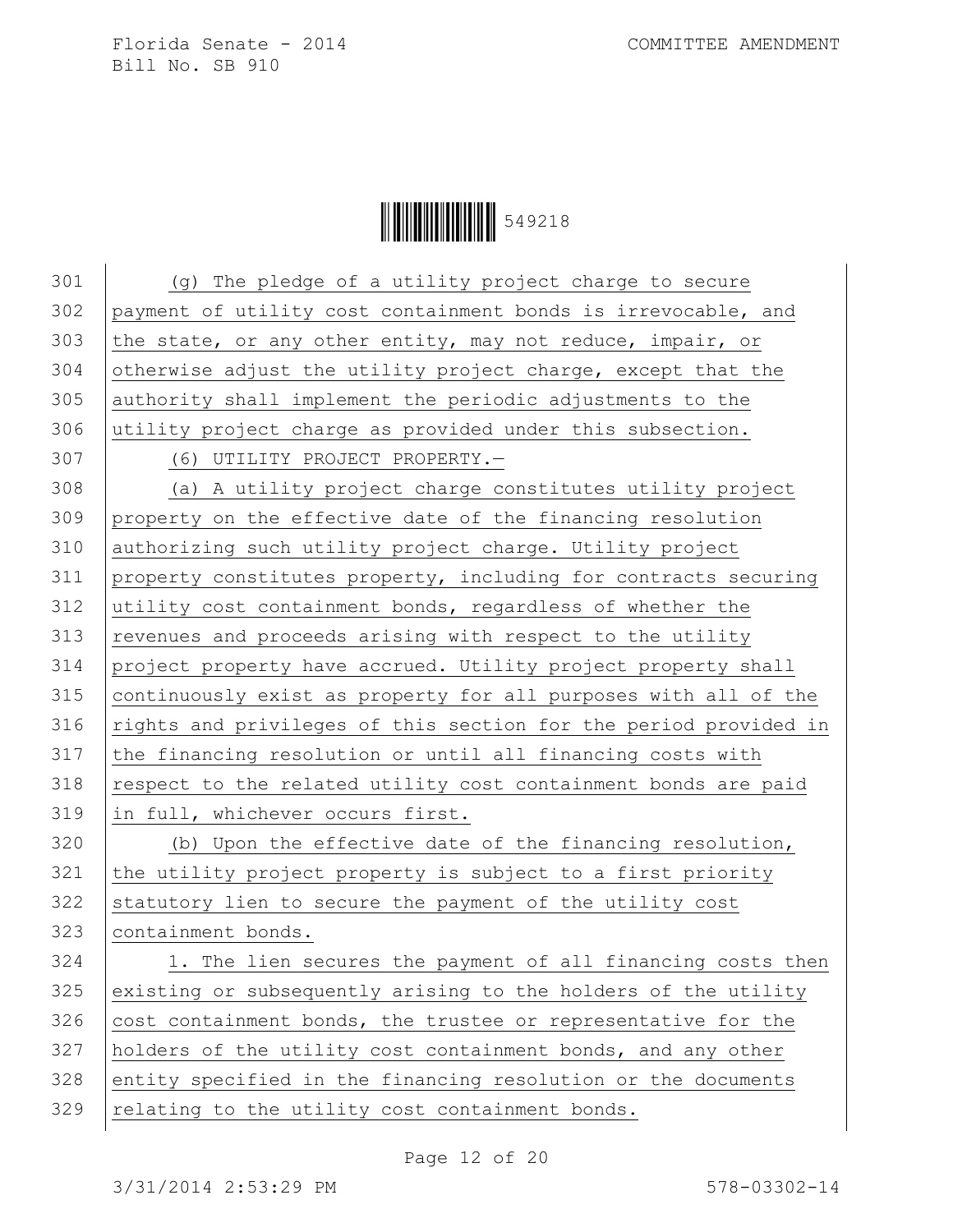Ì549218:Î549218

| 330 | 2. The lien attaches to the utility project property             |
|-----|------------------------------------------------------------------|
| 331 | regardless of the current ownership of the utility project       |
| 332 | property, including any local agency or its publicly owned       |
| 333 | utility, the authority, or other person.                         |
| 334 | 3. Upon the effective date of the financing resolution, the      |
| 335 | lien is valid and enforceable against the owner of the utility   |
| 336 | project property and all third parties, and additional public    |
| 337 | notice is not required.                                          |
| 338 | 4. The lien is a continuously perfected lien on all              |
| 339 | revenues and proceeds generated from the utility project         |
| 340 | property, regardless of whether the revenues or proceeds have    |
| 341 | accrued.                                                         |
| 342 | (c) All revenues with respect to utility project property        |
| 343 | related to utility cost containment bonds, including payments of |
| 344 | the utility project charge, shall be applied first to the        |
| 345 | payment of the financing costs of the utility cost containment   |
| 346 | bonds then due, including the funding of reserves for the        |
| 347 | utility cost containment bonds. Any excess revenues shall be     |
| 348 | applied as determined by the authority for the benefit of the    |
| 349 | utility for which the utility cost containment bonds were        |
| 350 | issued.                                                          |
| 351 | (7) UTILITY COST CONTAINMENT BONDS.-                             |
| 352 | (a) Utility cost containment bonds shall be issued within        |
| 353 | the parameters of the financing provided by the authority        |
| 354 | pursuant to this section. The proceeds of the utility cost       |
| 355 | containment bonds made available to the local agency or its      |
| 356 | publicly owned utility shall be used for the utility project     |
| 357 | identified in the application for financing of the utility       |
| 358 | project or used to refinance indebtedness of the local agency    |
|     |                                                                  |

Page 13 of 20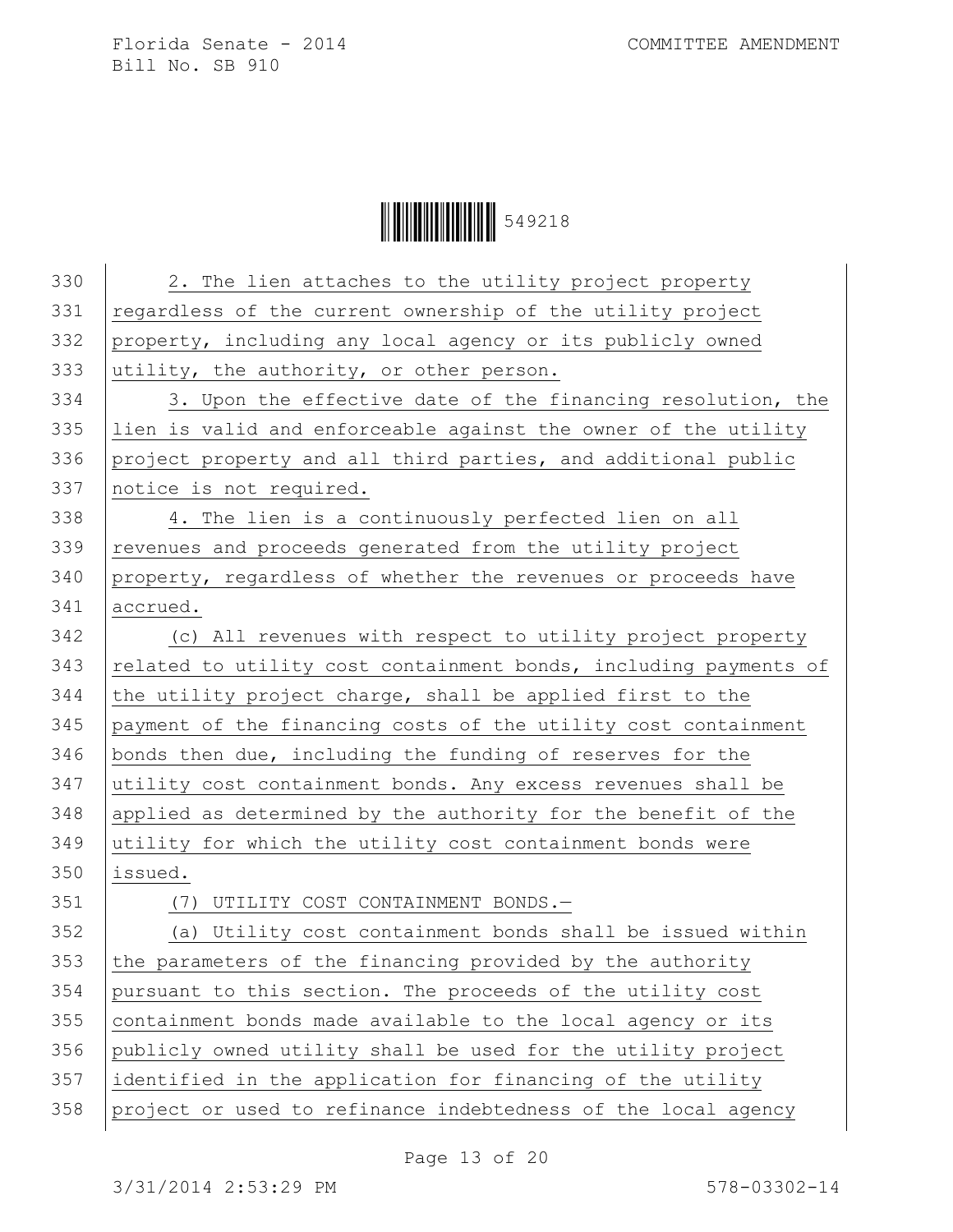

| 359 | which financed or refinanced utility projects.                   |
|-----|------------------------------------------------------------------|
| 360 | (b) Utility cost containment bonds shall be issued in            |
| 361 | accordance with this section and s. 163.01(7)(g)8., Florida      |
| 362 | Statutes, and may be validated pursuant to s. $163.01(7)(g)9.$ , |
| 363 | Florida Statutes.                                                |
| 364 | (c) The authority shall pledge the utility project property      |
| 365 | as security for the payment of the utility cost containment      |
| 366 | bonds. All rights of an authority with respect to utility        |
| 367 | project property pledged as security for the payment of utility  |
| 368 | cost containment bonds shall be for the benefit of, and          |
| 369 | enforceable by, the beneficiaries of the pledge to the extent    |
| 370 | provided in the financing documents relating to the utility cost |
| 371 | containment bonds.                                               |
| 372 | 1. If utility project property is pledged as security for        |
| 373 | the payment of utility cost containment bonds, the local agency  |
| 374 | or its publicly owned utility shall enter into a contract with   |
| 375 | the authority which requires, at a minimum, that the publicly    |
| 376 | owned utility:                                                   |
| 377 | a. Continue to operate its publicly owned utility,               |
| 378 | including the utility project that is being financed or          |
| 379 | refinanced.                                                      |
| 380 | b. Collect the utility project charge from customers for         |
| 381 | the benefit and account of the authority and the beneficiaries   |
| 382 | of the pledge of the utility project charge.                     |
| 383 | c. Separately account for and remit revenue from the             |
| 384 | utility project charge to, or for the account of, the authority. |
| 385 | 2. The pledge of a utility project charge to secure payment      |
| 386 | of utility cost containment bonds is irrevocable, and the state  |
| 387 | or any other entity may not reduce, impair, or otherwise adjust  |

Page 14 of 20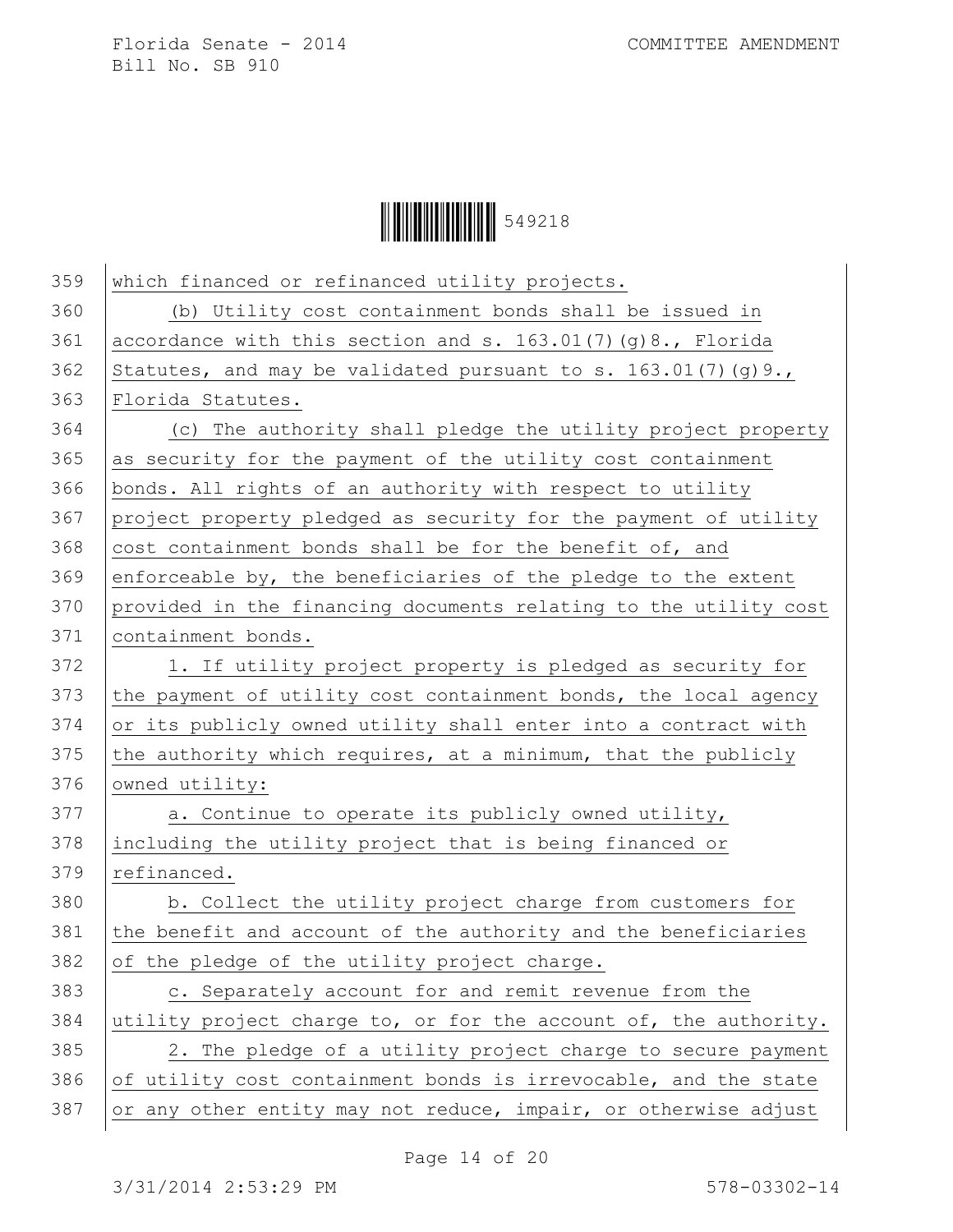Ì549218:Î549218

 the utility project charge, except that the authority shall implement periodic adjustments to the utility project charge as provided under subsection (5). (d) Utility cost containment bonds shall be nonrecourse to the credit or any assets of the local agency or the publicly owned utility but shall be payable from, and secured by a pledge of, the utility project property relating to the utility cost containment bonds and any additional security or credit 396 enhancement specified in the documents relating to the utility  $\vert$  cost containment bonds. If, pursuant to subsection (4), the authority is financing the project through a single-purpose limited liability company, the utility cost containment bonds 400 shall be payable from, and secured by, a pledge of amounts paid by the company to the authority from the applicable utility 402 project property. This provision shall be the exclusive method of perfecting a pledge of utility project property by the company securing the payment of financing costs under any agreement of the company in connection with the issuance of 406 utility cost containment bonds. (e) The issuance of utility cost containment bonds does not 408 obligate the state or any political subdivision thereof to levy or to pledge any form of taxation to pay the utility cost 410 containment bonds or to make any appropriation for their payment. All utility cost containment bonds must contain on 412 their face a statement in substantially the following form: 413 "Neither the full faith and credit nor the taxing power of the 415 State of Florida or any political subdivision thereof is pledged 416 | to the payment of the principal of, or interest on, this bond."

Page 15 of 20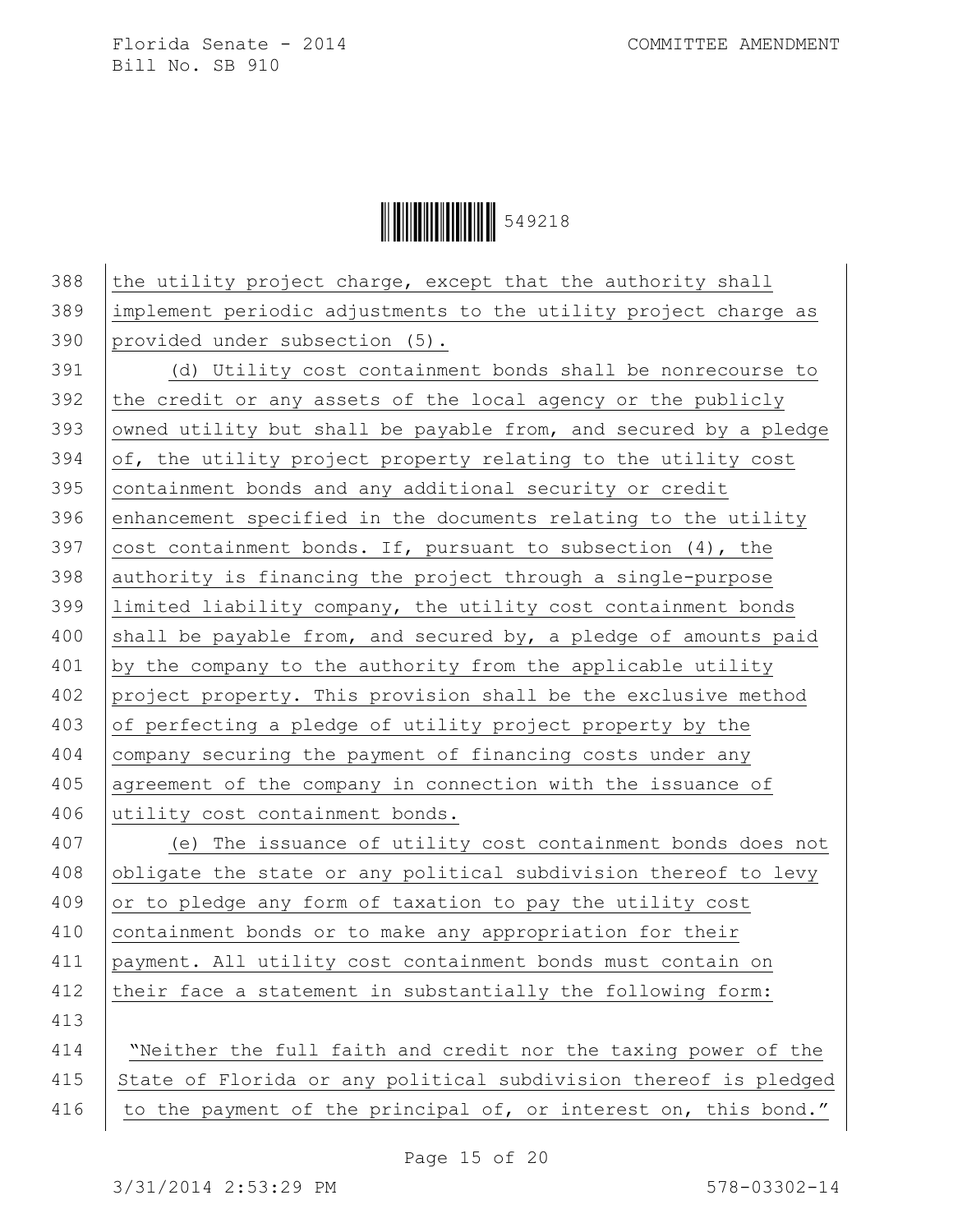## Ì549218:Î549218

417 418 (f) Notwithstanding any other law or this section, a 419 financing resolution or other resolution of the authority, or 420 documents relating to utility cost containment bonds, the 421 authority may not rescind, alter, or amend any resolution or 422 document that pledges utility cost charges for payment of 423 utility cost containment bonds. 424 (g) Subject to the terms of the pledge document created 425 under this part, the validity and relative priority of a pledge 426 is not defeated or adversely affected by the commingling of 427 revenues generated by the utility project property with other  $428$  funds of the local agency or the publicly owned utility  $429$  collecting a utility project charge on behalf of an authority. 430 (h) Financing costs in connection with utility cost 431 containment bonds are a special obligation of the authority and 432 do not constitute a liability of the state or any political 433 subdivision thereof. Financing costs are not a pledge of the 434 full faith and credit of the state or any political subdivision 435 thereof, including the authority, but are payable solely from  $436$  the funds in the documents relating to the utility cost 437 containment bonds. This provision does not preclude quarantees 438 or credit enhancements in connection with utility cost 439 containment bonds. 440 (i) Except as otherwise provided in this section with 441 respect to adjustments to a utility project charge, the recovery 442 of the financing costs for the utility cost containment bonds 443 from the utility project charge shall be irrevocable and the 444 authority does not have the power, either by rescinding, 445 altering, or amending the applicable financing resolution, to

Page 16 of 20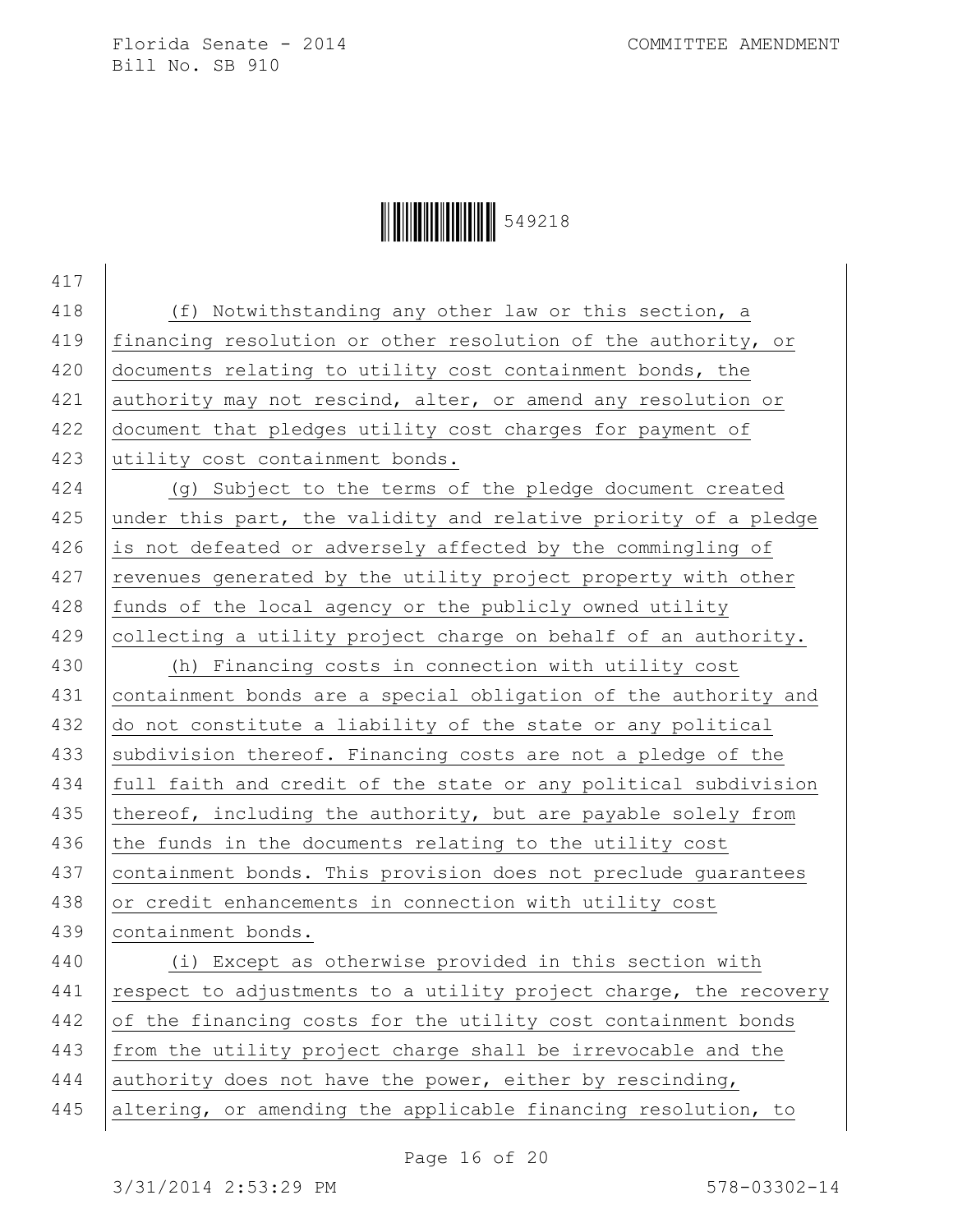**ÖHELLE III. 199218** 

446 revalue or revise for ratemaking purposes the financing costs of 447 utility cost containment bonds; to determine that the financing 448 costs for the related utility cost containment bonds or the 449 utility project charge is unjust or unreasonable; or to in any 450 way reduce or impair the value of utility project property that 451 includes the utility project charge, either directly or 452 indirectly. The amount of revenues arising with respect to the 453 financing costs for the related utility cost containment bonds 454 or the utility project charge are not subject to reduction, 455 impairment, postponement, or termination for any reason until 456 all financing costs to be paid from the utility project charge 457 are fully met and discharged. 458 (j) Except as provided in subsection (5) with respect to 459 adjustments to a utility project charge, the state does hereby 460 pledge and agree with the owners of utility cost containment 461 | bonds that the state shall neither limit nor alter the financing 462 costs or the utility project property, including the utility 463 project charge, relating to the utility cost containment bonds, 464 or any rights in, to, or under the utility project property 465 until all financing costs with respect to the utility cost 466 containment bonds are fully met and discharged. This paragraph 467 does not preclude limitation or alteration if adequate provision 468 is made by law for the protection of the owners. The authority 469 may include this pledge by the state in the governing documents 470 for utility cost containment bonds. 471 (8) LIMITATION ON DEBT RELIEF.—Notwithstanding any other 472 | law, an authority that issued utility cost containment bonds may 473 not, and no governmental officer or organization shall so

 $474$  authorize the authority to, become a debtor under the United

Page 17 of 20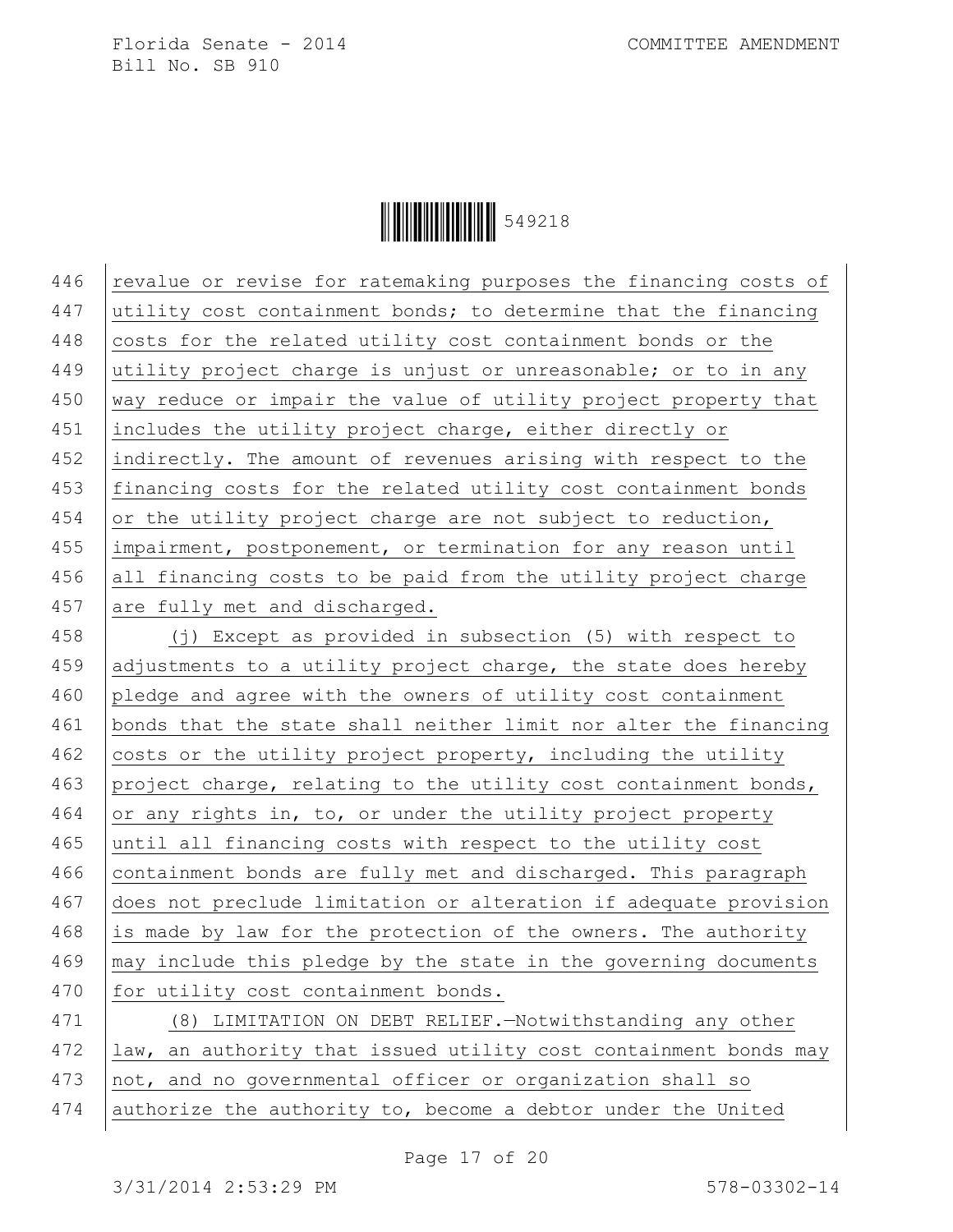Ì549218:Î549218

| 475 | States Bankruptcy Code or become the subject of any similar case |
|-----|------------------------------------------------------------------|
| 476 | or proceeding under any other state or federal law if any        |
| 477 | payment obligation from utility project property remains with    |
| 478 | respect to the utility cost containment bonds.                   |
| 479 | (9) CONSTRUCTION. - This section and all grants of power and     |
| 480 | authority in this section shall be liberally construed to        |
| 481 | effectuate their purposes. All incidental powers necessary to    |
| 482 | carry into effect the provisions of this section are expressly   |
| 483 | granted to, and conferred upon, public entities.                 |
| 484 | Section 2. This act shall take effect July 1, 2014.              |
| 485 |                                                                  |
| 486 | ================= T I T L E A M E N D M E N T ================   |
| 487 | And the title is amended as follows:                             |
| 488 | Delete everything before the enacting clause                     |
| 489 | and insert:                                                      |
| 490 | A bill to be entitled                                            |
| 491 | An act relating to utility projects; providing a short           |
| 492 | title; providing definitions; authorizing certain                |
| 493 | local government entities to finance the costs of a              |
| 494 | utility project by issuing utility cost containment              |
| 495 | bonds upon application by a local agency; specifying             |
| 496 | application requirements; requiring that savings                 |
| 497 | resulting from the issuance of utility cost                      |
| 498 | containment bonds be used for the benefit of the                 |
| 499 | customers of a public utility; requiring any successor           |
| 500 | entity of a local agency to assume and perform the               |
| 501 | obligations of the local agency with respect to the              |
| 502 | financing of a utility project; authorizing an                   |
| 503 | authority to issue utility cost containment bonds for            |
|     |                                                                  |

Page 18 of 20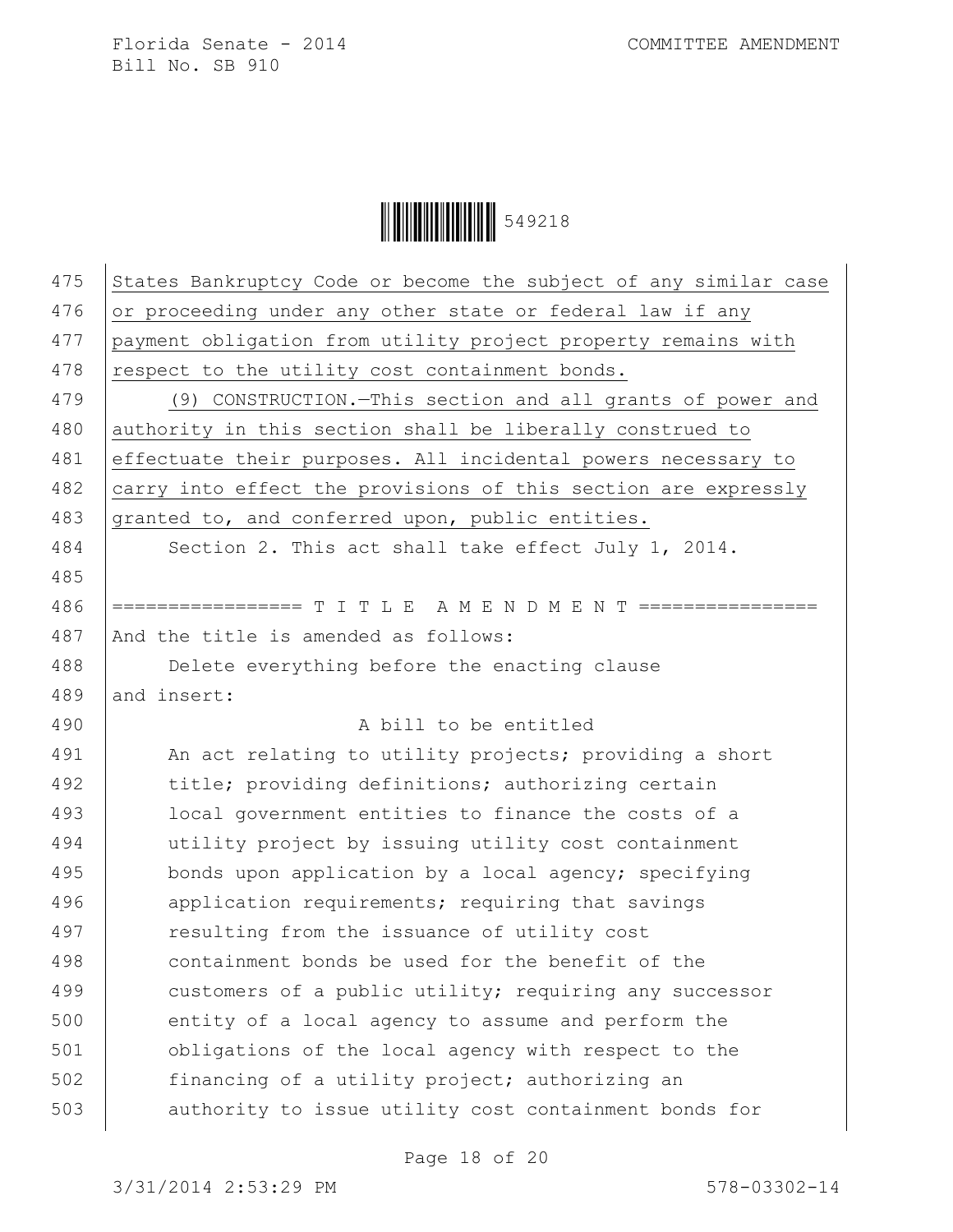

504 specified purposes related to utility projects; 505 authorizing an authority to form alternate entities to 506 finance utility projects; requiring the governing body 507 of the authority to adopt a financing resolution and 508 impose a utility project charge on customers of a 509 publicly owned utility as a condition of utility 510 project financing; specifying required and optional 511 provisions of the financing resolution; specifying 512 | powers of the authority; requiring the local agency or 513 its publicly owned utility to assist the authority in 514 the establishment or adjustment of the utility project 515 charge; requiring that customers of the public utility 516 specified in the financing resolution pay the utility 517 | project charge; providing for adjustment of the 518 utility project charge; establishing ownership of the 519 **revenues of the utility project charge; requiring the** 520 local agency or its publicly owned utility to collect 521 | the utility project charge; conditioning a customer's 522 **Fig.** receipt of public utility services on payment of the 523 utility project charge; authorizing a local agency or 524 its publicly owned utility to use available remedies 525 to enforce collection of the utility project charge; 526 **providing that the pledge of the utility project** 527 charge or the utility project property to secure 528 payment of bonds issued to finance the utility project 529 is irrevocable and cannot be reduced or impaired 530 except under certain conditions; providing that a 531 utility project charge constitutes utility project 532 property; providing that utility project property is